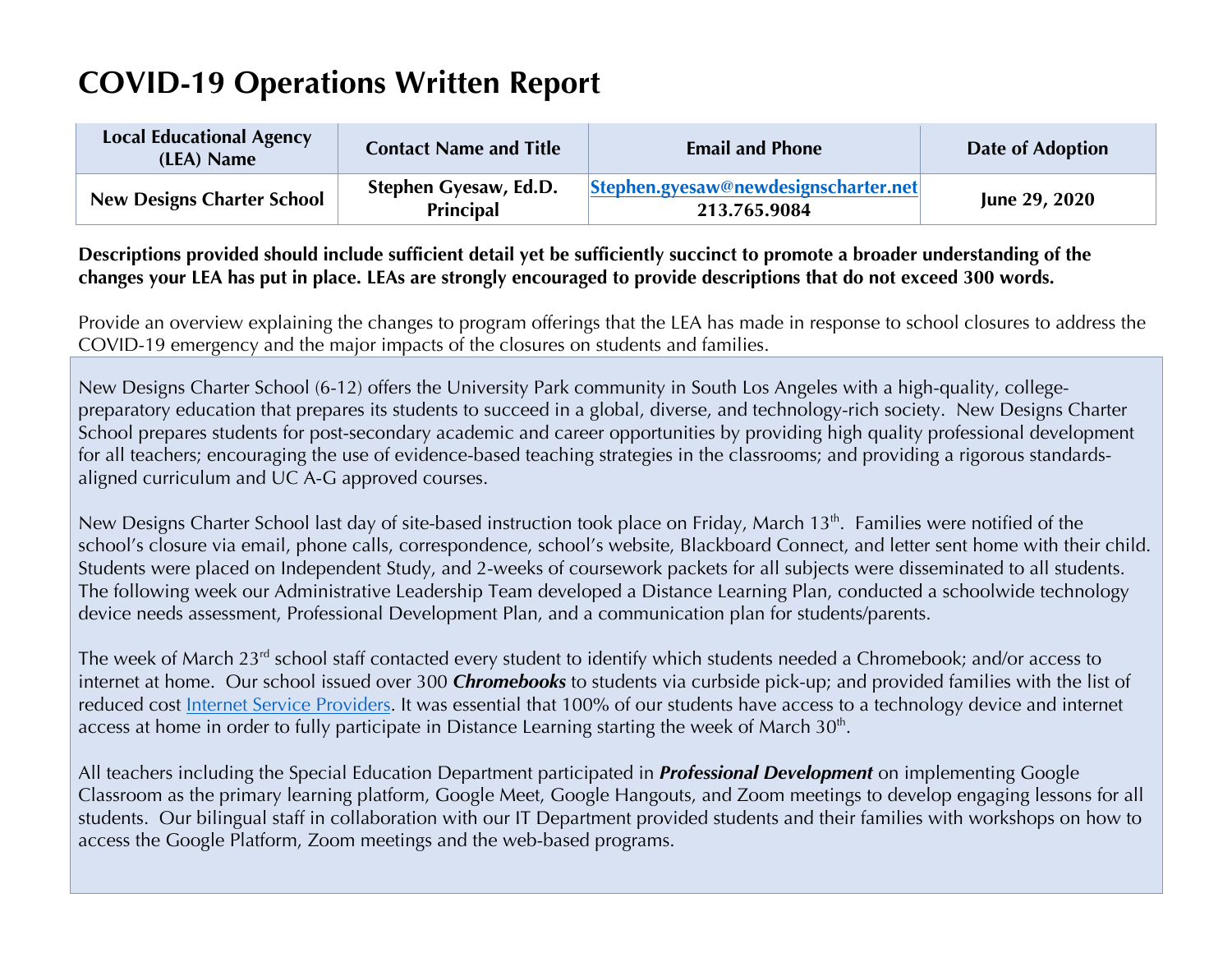Our school implemented both synchronous and asynchronous instruction using Google Classroom as the primary learning platform, and Zoom meetings. All teachers provided daily pre-recorded videos for each course which was uploaded to Google Classroom. All teachers also provided synchronous small group differentiated instruction during daily office hours.

*Modifications to our course offerings* were made for Physical Education which now includes videos; and for Lab Science, our school shifted to virtual labs.

For *Students with Disabilities* the RST teacher collaborated with General Education teachers in lesson planning and provided lessons via Google Classroom. The RST and Special Education and Teaching Assistants provided Students with Disabilities with appropriate accommodations and modifications according to the student's IEP. RSP teachers host daily office hours to provide students with additional academic support and differentiated instruction using Google Classroom. Our SPED Team contacted parents of Students with Disabilities to inform them of the educational services to be provided.

All teachers and Intervention teachers provided daily office hours for any student that required additional *academic support* or intervention. iReady intervention was provided for all students for ELA and Mathematics. Our counselors provide students with *socialemotional and counseling* services via Zoom meetings.

Our staff *communicated* with students/families on a regular basis using Google Classroom, PowerSchool Parent Portal, and Blackboard Communication, phone calls, email's and updates posted on the school's website. In addition, our school staff and Principal continued to host SSC, ELAC and Coffee with the Principal virtually. All teachers were tasked with monitoring student attendance on a daily basis using Google Classroom.

Provide a description of how the LEA is meeting the needs of its English learners, foster youth and low-income students.

New Designs Charter School's Unduplicated Pupil (Low income, English Learner, Foster Youth) Percentage is approximately 90%. As stated earlier, our staff *communicated* with students/families on a regular basis using Google Classroom, PowerSchool Parent Portal, and Blackboard Communication, phone calls, email's and updates posted on the school's website. In addition, our school staff and Principal continued to host SSC, ELAC and Coffee with the Principal virtually. All teachers were tasked with monitoring student attendance on a daily basis using Google Classroom.

Our school recognizes the unique learning needs and supports that are required for language development. All *English Learners*  received instruction in both Designated and Integrated ELD. Our Middle School EL students utilized Achieve 3000; while our High School EL student used Edge online curriculum, led by the EL Coordinator.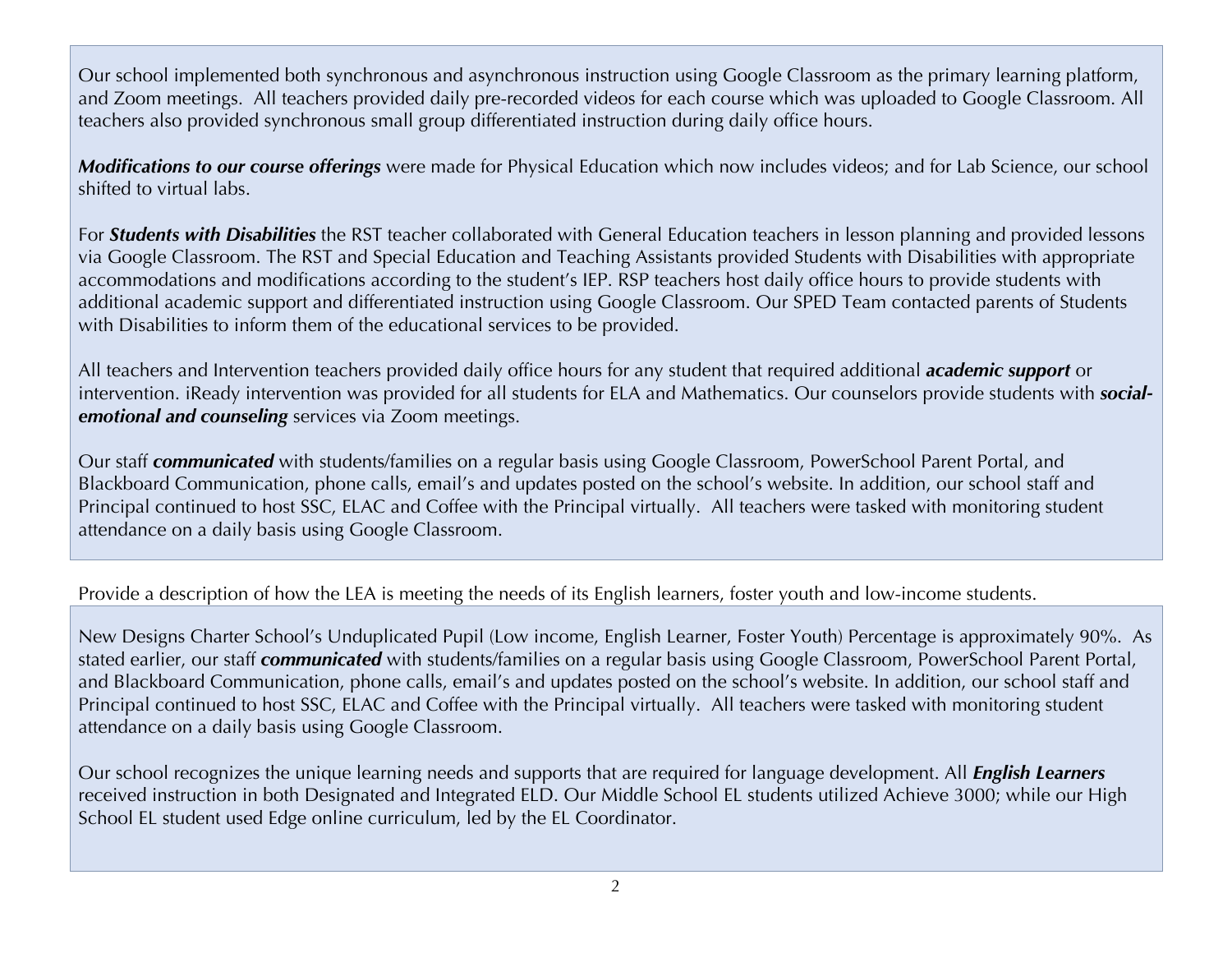Our counselor who also serves as the *Foster Youth and Homeless* Liaison maintained consistent communication with students/families to ensure students had full access to all instructional and curricular programs, academic intervention, socialemotional supports, and ensure their needs were being met.

All teachers provided daily office hours for any student that required additional *academic support* or intervention, and Instructional Aides provided daily tutoring services. iReady intervention was provided for all students for ELA and Mathematics. Our counselors provided Unduplicated Pupils with *social-emotional and counseling* services via Zoom meetings.

A student perception survey was administered to obtain feedback from our students and parents on Distance Learning, and identify strengths and areas for growth. Results will be analyzed and shared with stakeholders

## Provide a description of the steps that have been taken by the LEA to continue delivering high-quality distance learning opportunities.

New Designs Charter School provided all students with asynchronous and synchronous instruction using Google Classroom as its primary learning platform and Zoom meetings. On a daily basis all students are expected to log-in to Google Classroom and participate in Zoom meetings. Our students accessed instructional materials and completed assignments online. Our staff communicated with all families to ensure 100% had access to a technology device, and internet service at home. Students who lacked a device were provided with a Chromebook and a resources to obtain reduced cost internet service at home. New Designs Charter School has implemented a "hold harmless" grading policy.

Our teachers and students utilized a variety of core and supplemental curricular and instructional materials including: Springboard ELA and Math curriculum, iReady (ELA/Math) intervention, Achieve 3000, Naviance, History Alive, Houghton-Mifflin Science, and Edge ELD curriculum. Our high school students also had access to APEX online courses.

Our teachers, Instructional Assistants and RSP Teachers provided daily office hours, for academic support and intervention. Teachers were also tasked with monitoring daily student attendance in Google Classroom. Our counselors provided social-emotional support and counseling services. In addition, our school provided families with the California Parent and Youth Helpline that provides support and resource referrals to parents and youth during the COVID-19 pandemic, 7 days per week from 8am -8pm. The contact information and link was provided to all families and was posted on our school's website.

Our school staff was tasked with conducting check-ins of all families to ensure student access to curricular and instructional materials, internet access, identify and provide families with resources, and contacting students/families who were not participating in Distance Learning via Blackboard Connect, email and phone calls. Approximately 99% of our students were accessing Google Classroom and completing coursework on a regular basis.

3